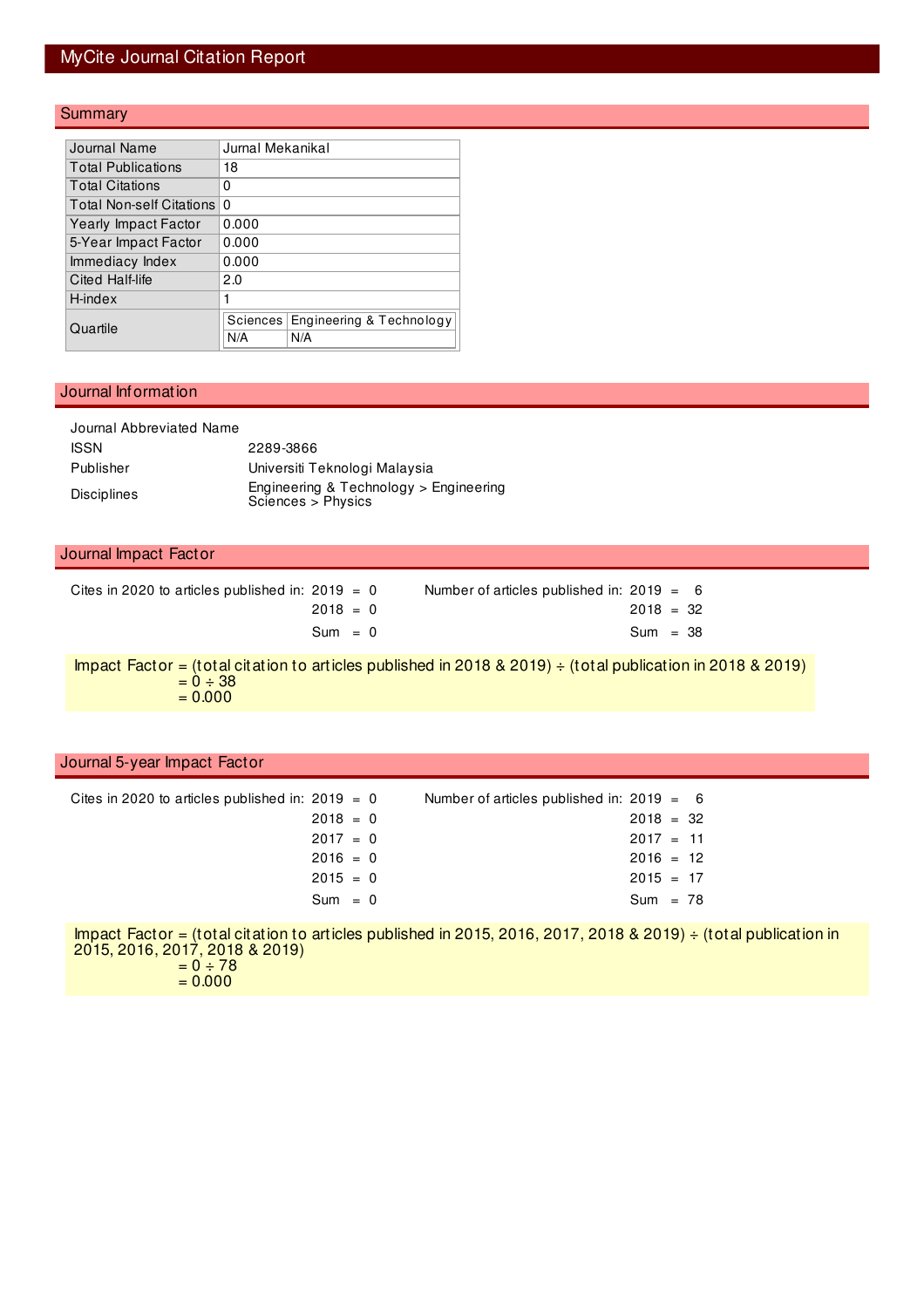### Journal Citation

| Total Cites 0                  |  |  |  |
|--------------------------------|--|--|--|
| Self Cites 0 (100%)            |  |  |  |
|                                |  |  |  |
|                                |  |  |  |
|                                |  |  |  |
| Selfcitation<br>Other citation |  |  |  |
|                                |  |  |  |
|                                |  |  |  |
|                                |  |  |  |
|                                |  |  |  |
|                                |  |  |  |
|                                |  |  |  |
|                                |  |  |  |
|                                |  |  |  |
|                                |  |  |  |
|                                |  |  |  |
|                                |  |  |  |

### Journal Immediacy Index

Cites in 2020 to articles published in 2020 0 Number of articles published in 2020 18

Immediacy Index  $=$  (total citation to articles published in 2020)  $\div$  (total publication in 2020)  $= 0 \div 18$  $= 0.000$ 

#### Journal Cited Half-life

| Year                       | 2020 2019 2018 2017 |                                                                         | 2016 | 2015 | 2014 | 2013 | 2012 | 2011 | 2010-all |
|----------------------------|---------------------|-------------------------------------------------------------------------|------|------|------|------|------|------|----------|
| Citation                   |                     |                                                                         |      |      |      |      |      |      |          |
| Cumulative Citation % 0.00 | 0.00   0.00         | $100.00$   100.00   100.00   100.00   100.00   100.00   100.00   100.00 |      |      |      |      |      |      |          |



Cited half-life  $= 2.0$